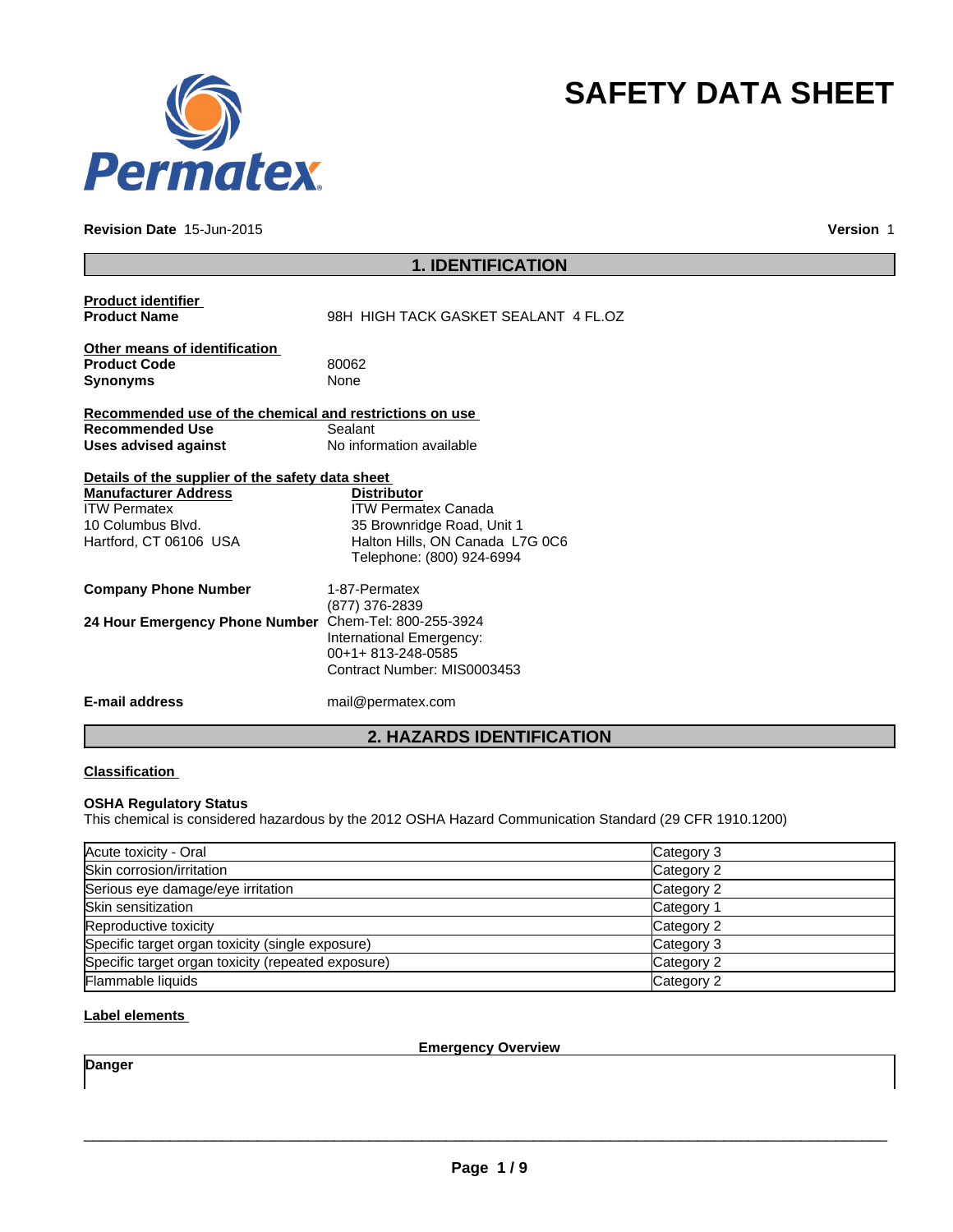

 $\overline{\phantom{a}}$  ,  $\overline{\phantom{a}}$  ,  $\overline{\phantom{a}}$  ,  $\overline{\phantom{a}}$  ,  $\overline{\phantom{a}}$  ,  $\overline{\phantom{a}}$  ,  $\overline{\phantom{a}}$  ,  $\overline{\phantom{a}}$  ,  $\overline{\phantom{a}}$  ,  $\overline{\phantom{a}}$  ,  $\overline{\phantom{a}}$  ,  $\overline{\phantom{a}}$  ,  $\overline{\phantom{a}}$  ,  $\overline{\phantom{a}}$  ,  $\overline{\phantom{a}}$  ,  $\overline{\phantom{a}}$ 

Contaminated work clothing should not be allowed out of the workplace

Do not breathe dust/fume/gas/mist/vapors/spray

Use only outdoors or in a well-ventilated area

Keep away from heat/sparks/open flames/hot surfaces. — No smoking

Keep container tightly closed

Ground/bond container and receiving equipment

Use explosion-proof electrical/ventilating/lighting/equipment

Use only non-sparking tools

Take precautionary measures against static discharge

Keep cool

Wear protective gloves/protective clothing/eye protection/face protection

## **Precautionary Statements - Response**

IF exposed or concerned: Get medical advice/attention

Specific treatment (see supplemental first aid instructions on this label)

IF IN EYES: Rinse cautiously with water for several minutes. Remove contact lenses, if present and easy to do. Continue rinsing If eye irritation persists: Get medical advice/attention

If skin irritation or rash occurs: Get medical advice/attention

IF ON SKIN (or hair): Remove/Take off immediately all contaminated clothing. Rinse skin with water/shower

Wash contaminated clothing before reuse

IF INHALED: Remove victim to fresh air and keep at rest in a position comfortable for breathing

IF SWALLOWED: Immediately call a POISON CENTER or doctor/physician

Do NOT induce vomiting

Rinse mouth

In case of fire: Use CO2, dry chemical, or foam for extinction

## **Precautionary Statements - Storage**

Store locked up Store in a well-ventilated place. Keep container tightly closed

#### **Precautionary Statements - Disposal**

Dispose of contents/container to an approved waste disposal plant

# **Hazards not otherwise classified (HNOC)**

Not applicable

#### **Other Information**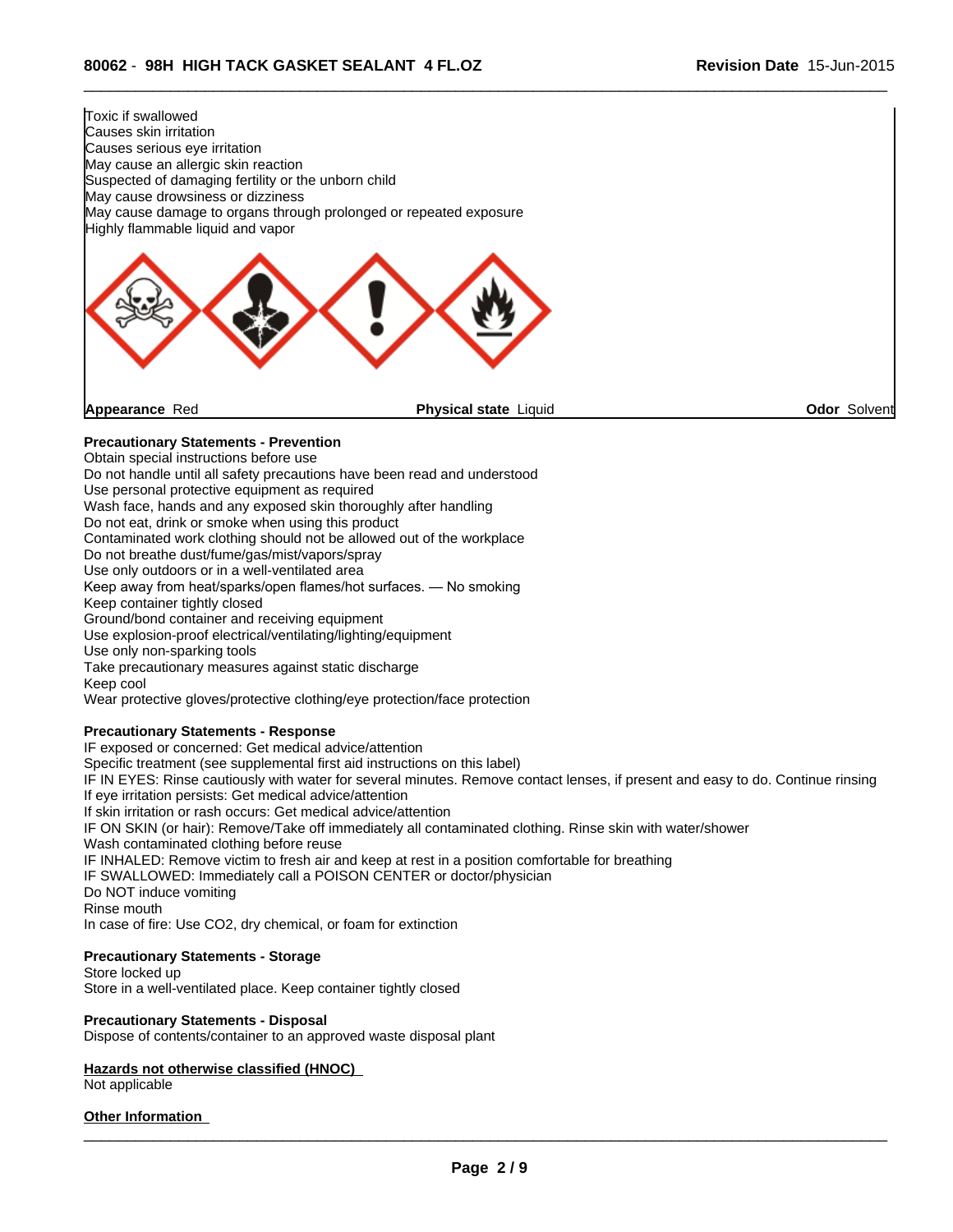Toxic to aquatic life with long lasting effects Aspiration hazard: Does not apply

Unknown acute toxicity 35.4066 % of the mixture consists of ingredient(s) of unknown toxicity

 $\overline{\phantom{a}}$  ,  $\overline{\phantom{a}}$  ,  $\overline{\phantom{a}}$  ,  $\overline{\phantom{a}}$  ,  $\overline{\phantom{a}}$  ,  $\overline{\phantom{a}}$  ,  $\overline{\phantom{a}}$  ,  $\overline{\phantom{a}}$  ,  $\overline{\phantom{a}}$  ,  $\overline{\phantom{a}}$  ,  $\overline{\phantom{a}}$  ,  $\overline{\phantom{a}}$  ,  $\overline{\phantom{a}}$  ,  $\overline{\phantom{a}}$  ,  $\overline{\phantom{a}}$  ,  $\overline{\phantom{a}}$ 

# **3. COMPOSITION/INFORMATION ON INGREDIENTS**

#### **substance(s)**

| <b>Chemical Name</b>                                                                     | <b>CAS No</b>   | Weight-%  | <b>Trade Secret</b> |  |
|------------------------------------------------------------------------------------------|-----------------|-----------|---------------------|--|
| ACFTONE                                                                                  | 67-64-1         | $15 - 40$ |                     |  |
| METHYL ESTER OF ROSIN                                                                    | 68186-14-1      | $10 - 30$ |                     |  |
| N-HEXANE                                                                                 | 110-54-3        | $10 - 30$ |                     |  |
| <b>ROSIN</b>                                                                             | 8050-09-7       | 7 - 13    |                     |  |
| ACRYLONITRILE-BUTADIENE POLYMER                                                          | $9003 - 18 - 3$ | $5 - 10$  |                     |  |
| *The exact perceptage (conceptration) of composition has been withheld as a trade secret |                 |           |                     |  |

The exact percentage (concentration) of composition has been withheld as a trade secret.

# **4. FIRST AID MEASURES**

## **Description of first aid measures**

| IF IN EYES: Rinse cautiously with water for several minutes. Remove contact lenses, if<br>Eye contact<br>present and easy to do. Continue rinsing. If eye irritation persists: Get medical<br>advice/attention.<br>IF ON SKIN (or hair): Remove/Take off immediately all contaminated clothing. Rinse skin<br><b>Skin contact</b><br>with water/shower. If skin irritation or rash occurs: Get medical advice/attention. Wash<br>contaminated clothing before reuse.<br>IF INHALED: Remove victim to fresh air and keep at rest in a position comfortable for<br><b>Inhalation</b><br>breathing. If symptoms persist, call a physician.<br>Ingestion<br>IF SWALLOWED:. Call a physician or poison control center immediately. Do NOT induce<br>vomiting.<br>Self-protection of the first aider<br>Use personal protective equipment as required. Avoid contact with skin, eyes or clothing. |  |  |
|---------------------------------------------------------------------------------------------------------------------------------------------------------------------------------------------------------------------------------------------------------------------------------------------------------------------------------------------------------------------------------------------------------------------------------------------------------------------------------------------------------------------------------------------------------------------------------------------------------------------------------------------------------------------------------------------------------------------------------------------------------------------------------------------------------------------------------------------------------------------------------------------|--|--|
|                                                                                                                                                                                                                                                                                                                                                                                                                                                                                                                                                                                                                                                                                                                                                                                                                                                                                             |  |  |
|                                                                                                                                                                                                                                                                                                                                                                                                                                                                                                                                                                                                                                                                                                                                                                                                                                                                                             |  |  |
|                                                                                                                                                                                                                                                                                                                                                                                                                                                                                                                                                                                                                                                                                                                                                                                                                                                                                             |  |  |
|                                                                                                                                                                                                                                                                                                                                                                                                                                                                                                                                                                                                                                                                                                                                                                                                                                                                                             |  |  |
|                                                                                                                                                                                                                                                                                                                                                                                                                                                                                                                                                                                                                                                                                                                                                                                                                                                                                             |  |  |
| Most important symptoms and effects, both acute and delayed                                                                                                                                                                                                                                                                                                                                                                                                                                                                                                                                                                                                                                                                                                                                                                                                                                 |  |  |
| See section 2 for more information.<br><b>Symptoms</b>                                                                                                                                                                                                                                                                                                                                                                                                                                                                                                                                                                                                                                                                                                                                                                                                                                      |  |  |
| Indication of any immediate medical attention and special treatment needed                                                                                                                                                                                                                                                                                                                                                                                                                                                                                                                                                                                                                                                                                                                                                                                                                  |  |  |
| Note to physicians<br>Treat symptomatically.                                                                                                                                                                                                                                                                                                                                                                                                                                                                                                                                                                                                                                                                                                                                                                                                                                                |  |  |
|                                                                                                                                                                                                                                                                                                                                                                                                                                                                                                                                                                                                                                                                                                                                                                                                                                                                                             |  |  |

# **5. FIRE-FIGHTING MEASURES**

# **Suitable extinguishing media**

Carbon dioxide (CO2), Dry chemical, Foam

#### **Unsuitable extinguishing media** None.

#### **Specific hazards arising from the chemical** Extremely flammable.

## **Explosion data**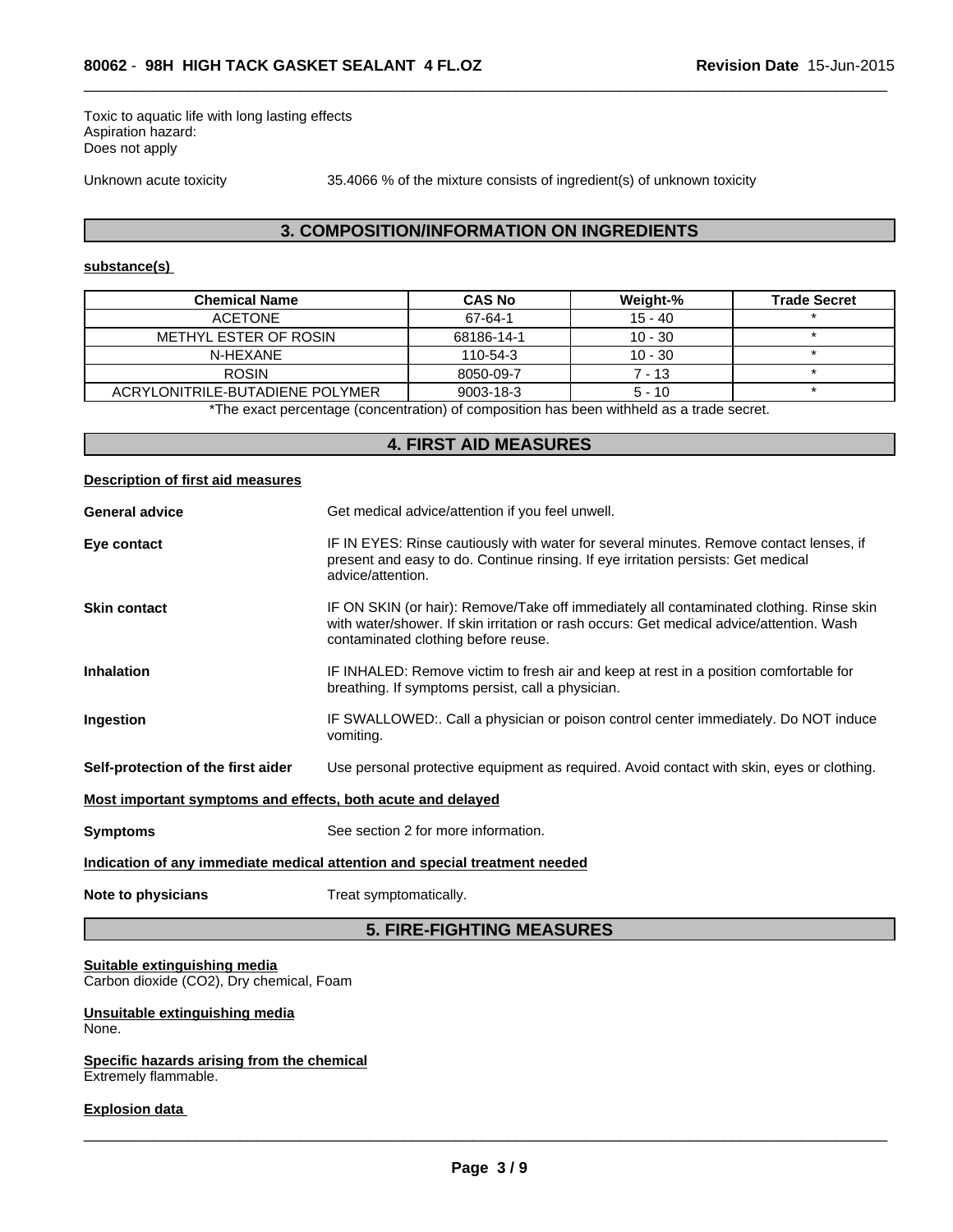#### **Sensitivity to Mechanical Impact** None. **Sensitivity to Static Discharge None.**

#### **Protective equipment and precautions for firefighters**

As in any fire, wear self-contained breathing apparatus pressure-demand, MSHA/NIOSH (approved or equivalent) and full protective gear.

# **6. ACCIDENTAL RELEASE MEASURES**

 $\overline{\phantom{a}}$  ,  $\overline{\phantom{a}}$  ,  $\overline{\phantom{a}}$  ,  $\overline{\phantom{a}}$  ,  $\overline{\phantom{a}}$  ,  $\overline{\phantom{a}}$  ,  $\overline{\phantom{a}}$  ,  $\overline{\phantom{a}}$  ,  $\overline{\phantom{a}}$  ,  $\overline{\phantom{a}}$  ,  $\overline{\phantom{a}}$  ,  $\overline{\phantom{a}}$  ,  $\overline{\phantom{a}}$  ,  $\overline{\phantom{a}}$  ,  $\overline{\phantom{a}}$  ,  $\overline{\phantom{a}}$ 

# **Personal precautions, protective equipment and emergency procedures Personal precautions** Ensure adequate ventilation, especially in confined areas. Avoid contact with skin, eyes or clothing. Use personal protective equipment as required. Remove all sources of ignition. **Environmental precautions Environmental precautions** See Section 12 for additional ecological information. Do not flush into surface water or sanitary sewer system. **Methods and material for containment and cleaning up Methods for containment** Prevent further leakage or spillage if safe to do so. **Methods for cleaning up** Eliminate all ignition sources if safe to do so. Ensure adequate ventilation. Soak up with inert absorbent material. Sweep up and shovel into suitable containers for disposal. **Prevention of secondary hazards** Clean contaminated objects and areas thoroughly observing environmental regulations.

# **7. HANDLING AND STORAGE**

#### **Precautions for safe handling**

**Advice on safe handling** Handle in accordance with good industrial hygiene and safety practice. Avoid breathing vapors or mists. Avoid contact with skin, eyes or clothing. Wash thoroughly after handling. Wash contaminated clothing before reuse. Use personal protective equipment as required. Remove all sources of ignition. Keep away from heat/sparks/open flames/hot surfaces. - No smoking.

#### **Conditions for safe storage, including any incompatibilities**

**Storage Conditions** Keep away from heat, sparks, flame and other sources of ignition (i.e., pilot lights, electric motors and static electricity). Store locked up.

**Incompatible materials** Strong oxidizing agents

# **8. EXPOSURE CONTROLS/PERSONAL PROTECTION**

## **Control parameters**

#### **Exposure Guidelines** .

| <b>Chemical Name</b> | <b>ACGIH TLV</b> | <b>OSHA PEL</b>                           | <b>NIOSH IDLH</b> |
|----------------------|------------------|-------------------------------------------|-------------------|
| <b>ACETONE</b>       | STEL: 750 ppm    | TWA: 1000 ppm                             | IDLH: 2500 ppm    |
| 67-64-1              | TWA: 500 ppm     | TWA: 2400 mg/m <sup>3</sup>               | TWA: 250 ppm      |
|                      |                  | (vacated) TWA: 750 ppm                    | TWA: 590 mg/m $3$ |
|                      |                  | (vacated) TWA: $1800 \text{ mg/m}^3$      |                   |
|                      |                  | (vacated) STEL: $2400 \text{ mg/m}^3$ The |                   |
|                      |                  | acetone STEL does not apply to the        |                   |
|                      |                  | cellulose acetate fiber industry. It is   |                   |
|                      |                  | in effect for all other sectors           |                   |
|                      |                  | (vacated) STEL: 1000 ppm                  |                   |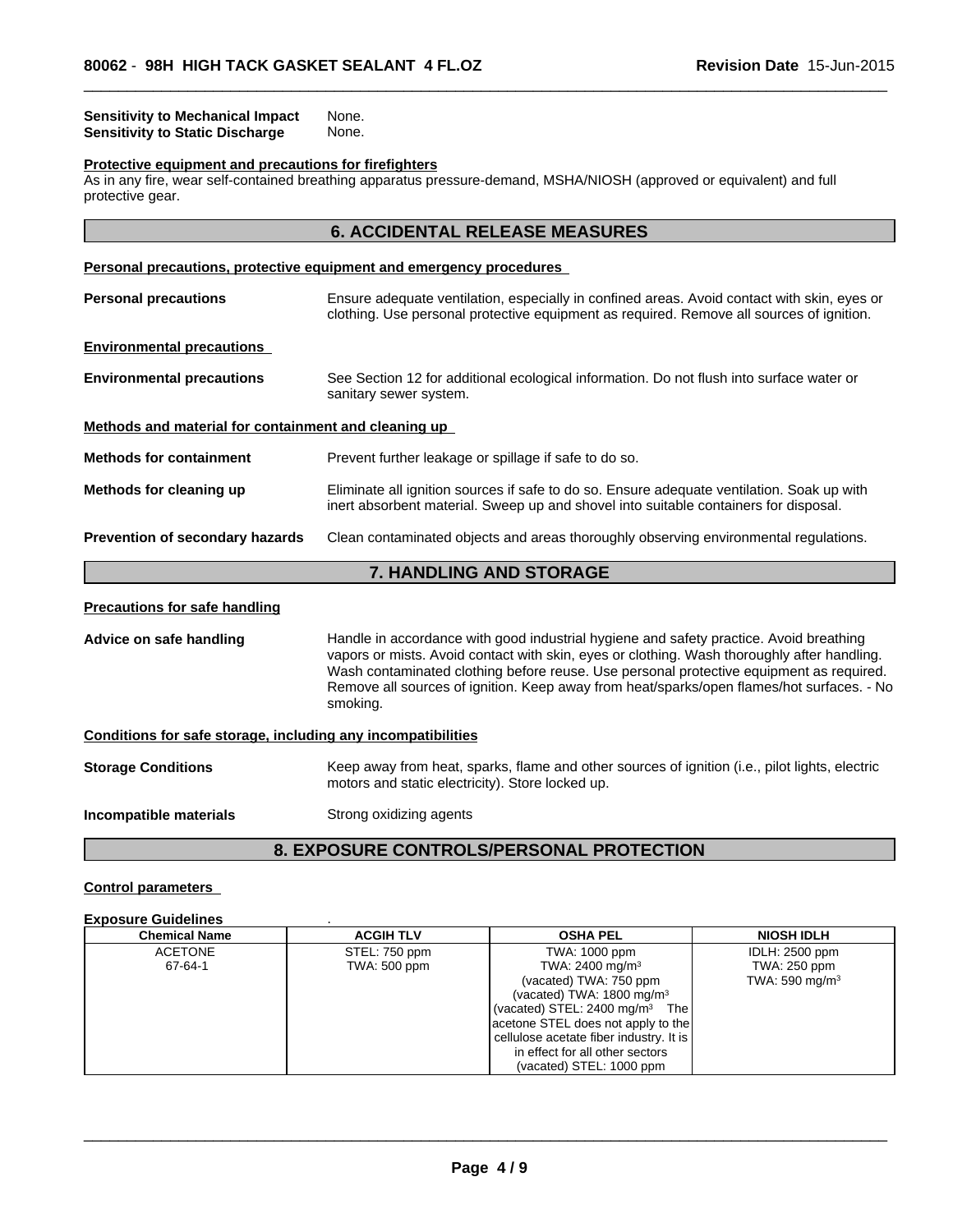# **80062** - **98H HIGH TACK GASKET SEALANT 4 FL.OZ**

| N-HEXANE                                                              | TWA: 50 ppm                                         | TWA: 500 ppm                                                                               | <b>IDLH: 1100 ppm</b>                   |
|-----------------------------------------------------------------------|-----------------------------------------------------|--------------------------------------------------------------------------------------------|-----------------------------------------|
| 110-54-3                                                              | $S^*$                                               | TWA: 1800 mg/m <sup>3</sup>                                                                | TWA: 50 ppm                             |
|                                                                       |                                                     | (vacated) TWA: 50 ppm                                                                      | TWA: $180 \text{ mg/m}^3$               |
|                                                                       |                                                     | (vacated) TWA: $180 \text{ mg/m}^3$                                                        |                                         |
| <b>ROSIN</b>                                                          |                                                     | (vacated) TWA: 0.1 mg/m <sup>3</sup>                                                       | TWA: 0.1 mg/m <sup>3</sup> Formaldehyde |
| 8050-09-7                                                             |                                                     | Formaldehyde                                                                               |                                         |
| NIOSH IDLH Immediately Dangerous to Life or Health                    |                                                     |                                                                                            |                                         |
| <b>Other Information</b>                                              |                                                     | Vacated limits revoked by the Court of Appeals decision in AFL-CIO v. OSHA, 965 F.2d 962   |                                         |
|                                                                       | (11th Cir., 1992).                                  |                                                                                            |                                         |
|                                                                       |                                                     |                                                                                            |                                         |
| <b>Appropriate engineering controls</b>                               |                                                     |                                                                                            |                                         |
| <b>Engineering Controls</b>                                           | <b>Showers</b>                                      |                                                                                            |                                         |
|                                                                       | Eyewash stations                                    |                                                                                            |                                         |
|                                                                       | Ventilation systems                                 |                                                                                            |                                         |
|                                                                       |                                                     |                                                                                            |                                         |
| Individual protection measures, such as personal protective equipment |                                                     |                                                                                            |                                         |
| <b>Eye/face protection</b>                                            | Wear safety glasses with side shields (or goggles). |                                                                                            |                                         |
|                                                                       |                                                     |                                                                                            |                                         |
| Skin and body protection                                              | Wear protective gloves and protective clothing.     |                                                                                            |                                         |
|                                                                       |                                                     |                                                                                            |                                         |
| <b>Respiratory protection</b>                                         |                                                     | Use NIOSH-approved air-purifying respirator with organic vapor cartridge or canister, as   |                                         |
|                                                                       | appropriate.                                        |                                                                                            |                                         |
| <b>General Hygiene Considerations</b>                                 |                                                     | Handle in accordance with good industrial hygiene and safety practice. Regular cleaning of |                                         |
|                                                                       |                                                     | equipment, work area and clothing is recommended.                                          |                                         |

 $\overline{\phantom{a}}$  ,  $\overline{\phantom{a}}$  ,  $\overline{\phantom{a}}$  ,  $\overline{\phantom{a}}$  ,  $\overline{\phantom{a}}$  ,  $\overline{\phantom{a}}$  ,  $\overline{\phantom{a}}$  ,  $\overline{\phantom{a}}$  ,  $\overline{\phantom{a}}$  ,  $\overline{\phantom{a}}$  ,  $\overline{\phantom{a}}$  ,  $\overline{\phantom{a}}$  ,  $\overline{\phantom{a}}$  ,  $\overline{\phantom{a}}$  ,  $\overline{\phantom{a}}$  ,  $\overline{\phantom{a}}$ 

# **9. PHYSICAL AND CHEMICAL PROPERTIES**

# **Information on basic physical and chemical properties**

| <b>Physical state</b>            | Liquid                   |                  |
|----------------------------------|--------------------------|------------------|
| Appearance                       | Red                      |                  |
| Odor                             | Solvent                  |                  |
| <b>Odor threshold</b>            | No information available |                  |
| <b>Property</b>                  | Values                   | Remarks • Method |
| рH                               | No information available |                  |
| Melting point / freezing point   | No information available |                  |
| Boiling point / boiling range    | 57 °C / 135 °F           |                  |
| <b>Flash point</b>               | $-18$ °C / 0 °F          |                  |
| <b>Evaporation rate</b>          | >1                       | Ether = $1$      |
| Flammability (solid, gas)        | No information available |                  |
| <b>Flammability Limit in Air</b> |                          |                  |
|                                  | 13.0%                    |                  |
| <b>Upper flammability limit:</b> |                          |                  |
| Lower flammability limit:        | 2.0%                     |                  |
| Vapor pressure                   | 400 mm Hg                |                  |
| Vapor density                    | 2.5                      | $Air = 1$        |
| <b>Relative density</b>          | 0.872                    |                  |
| <b>Water solubility</b>          | Partially soluble        |                  |
| Solubility in other solvents     | No information available |                  |
| <b>Partition coefficient</b>     | No information available |                  |
| <b>Autoignition temperature</b>  | No information available |                  |
| Decomposition temperature        | No information available |                  |
| <b>Kinematic viscosity</b>       | No information available |                  |
| <b>Dynamic viscosity</b>         | No information available |                  |
| <b>Explosive properties</b>      | No information available |                  |
| <b>Oxidizing properties</b>      | No information available |                  |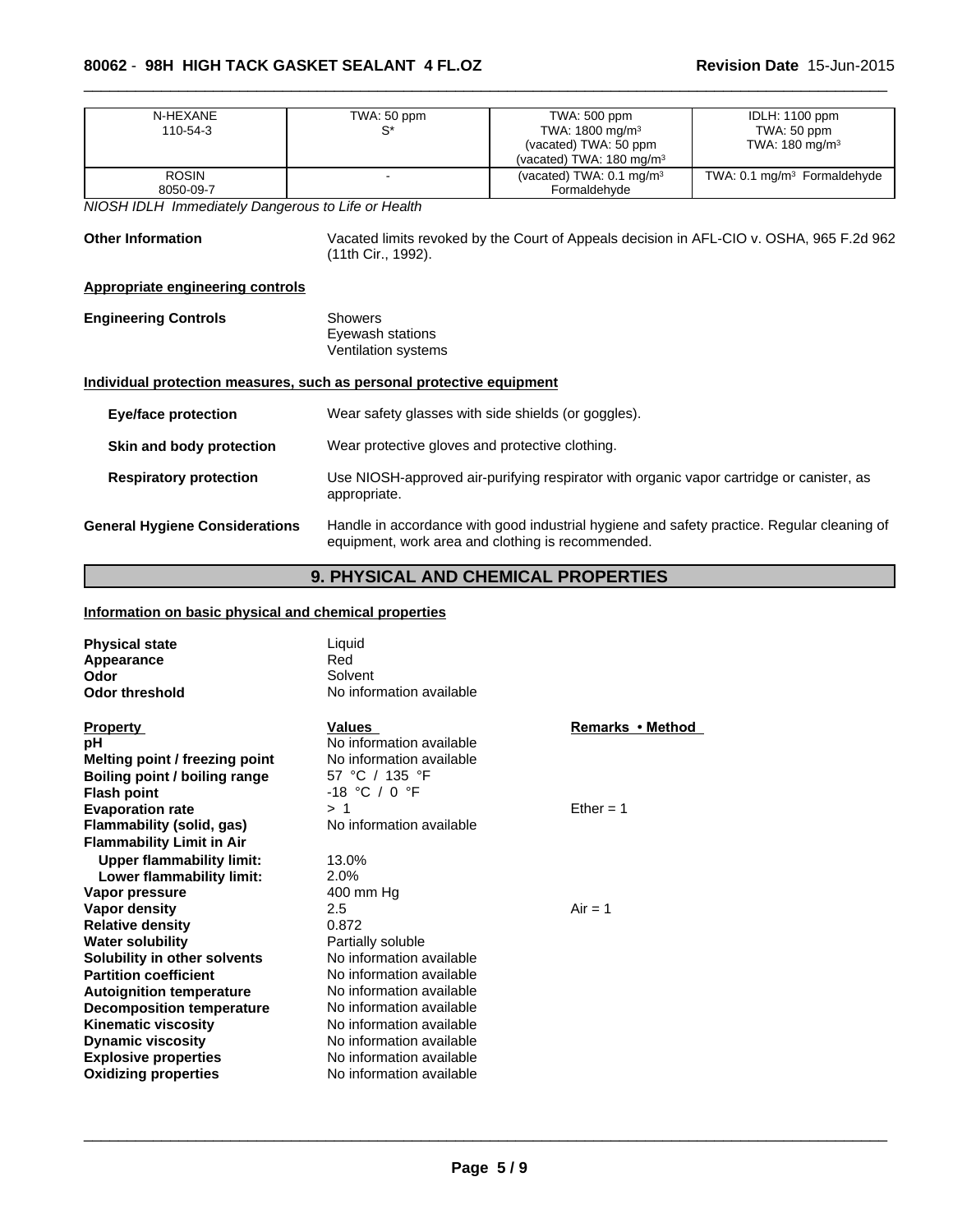#### **Other Information**

**VOC Content (%)** 16.6%

**Softening point** No information available **Molecular weight** No information available **Density No** information available **Bulk density** No information available

# **10. STABILITY AND REACTIVITY**

# **Reactivity**

No data available

## **Chemical stability**

Stable under recommended storage conditions.

#### **Possibility of Hazardous Reactions**

None under normal processing.

#### **Conditions to avoid** Excessive heat.

**Incompatible materials**

Strong oxidizing agents

# **Hazardous Decomposition Products**

Carbon oxides

# **11. TOXICOLOGICAL INFORMATION**

 $\overline{\phantom{a}}$  ,  $\overline{\phantom{a}}$  ,  $\overline{\phantom{a}}$  ,  $\overline{\phantom{a}}$  ,  $\overline{\phantom{a}}$  ,  $\overline{\phantom{a}}$  ,  $\overline{\phantom{a}}$  ,  $\overline{\phantom{a}}$  ,  $\overline{\phantom{a}}$  ,  $\overline{\phantom{a}}$  ,  $\overline{\phantom{a}}$  ,  $\overline{\phantom{a}}$  ,  $\overline{\phantom{a}}$  ,  $\overline{\phantom{a}}$  ,  $\overline{\phantom{a}}$  ,  $\overline{\phantom{a}}$ 

# **Information on likely routes of exposure**

| <b>Inhalation</b>   | May be harmful by inhalation. May cause drowsiness or dizziness.                   |
|---------------------|------------------------------------------------------------------------------------|
| Eye contact         | Contact with eyes may cause irritation. May cause redness and tearing of the eyes. |
| <b>Skin contact</b> | May cause skin irritation and/or dermatitis.                                       |
| Ingestion           | Toxic if swallowed.                                                                |

| <b>Chemical Name</b>             | Oral LD50                               | <b>Dermal LD50</b>      | <b>Inhalation LC50</b>                |
|----------------------------------|-----------------------------------------|-------------------------|---------------------------------------|
| <b>ACETONE</b><br>$167 - 64 - 1$ | $=$ 5800 mg/kg (Rat)                    |                         | $= 50100$ mg/m <sup>3</sup> (Rat) 8 h |
| <b>N-HEXANE</b><br>110-54-3      | $= 25$ g/kg (Rat)                       | $=$ 3000 mg/kg (Rabbit) | $= 48000$ ppm (Rat) 4 h               |
| <b>ROSIN</b><br>8050-09-7        | $= 3$ mg/kg (Rat) = 7600 mg/kg (<br>Rat | $>$ 2500 mg/kg (Rabbit) | $= 1.5$ mg/L (Rat) 4 h                |

#### **Information on toxicological effects**

**Symptoms** No information available.

#### **Delayed and immediate effects as well as chronic effects from short and long-term exposure**

**Sensitization** No information available. **Germ cell mutagenicity** No information available. **Carcinogenicity** The table below indicates whether each agency has listed any ingredient as a carcinogen. *IARC (International Agency for Research on Cancer) Not classifiable as a human carcinogen* **Target Organ Effects** Central nervous system, Eyes, Peripheral Nervous System (PNS), Respiratory system, Skin, Thyroid.

## **The following values are calculated based on chapter 3.1 of the GHS document** .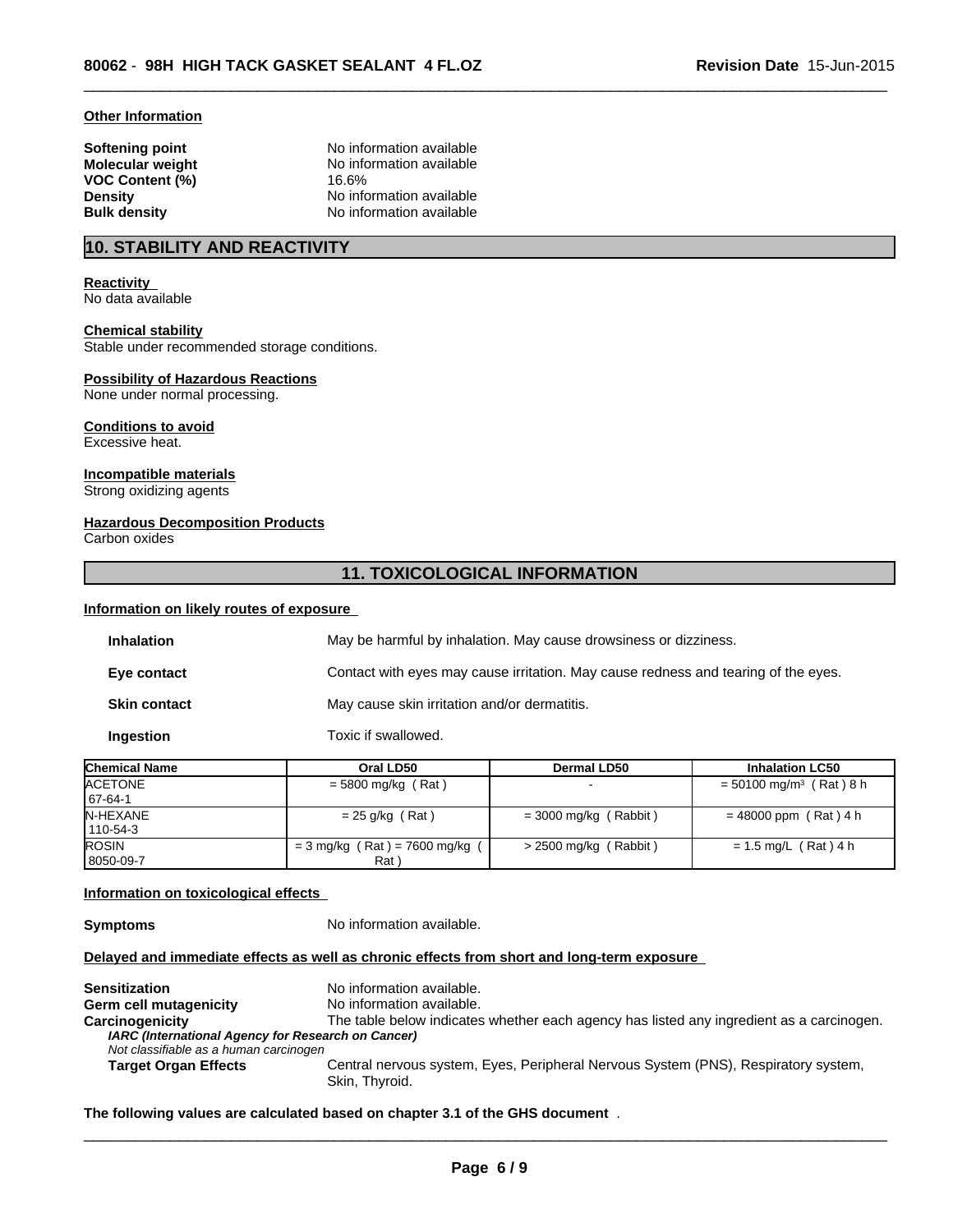| ATEmix (oral)                        | 17 mg/kg    |
|--------------------------------------|-------------|
| ATEmix (dermal)                      | 6387 mg/kg  |
| <b>ATEmix (inhalation-dust/mist)</b> | 178.2 ma/l  |
| <b>ATEmix (inhalation-vapor)</b>     | 186367 mg/l |

# **12. ECOLOGICAL INFORMATION**

#### **Ecotoxicity**

35.6183 % of the mixture consists of components(s) of unknown hazards to the aquatic environment

| <b>Chemical Name</b>      | Algae/aquatic plants  | Fish                                                                                                                                                                                         | Crustacea                                                             |
|---------------------------|-----------------------|----------------------------------------------------------------------------------------------------------------------------------------------------------------------------------------------|-----------------------------------------------------------------------|
| <b>ACETONE</b><br>67-64-1 |                       | 4.74 - 6.33: 96 h Oncorhynchus<br>mykiss mL/L LC50 6210 - 8120: 96<br>h Pimephales promelas mg/L LC50   12700: 48 h Daphnia magna mg/L<br>static 8300: 96 h Lepomis<br>macrochirus mg/L LC50 | 10294 - 17704: 48 h Daphnia<br>magna mg/L EC50 Static 12600 -<br>EC50 |
| N-HEXANE                  |                       | 2.1 - 2.98: 96 h Pimephales                                                                                                                                                                  | 1000: 24 h Daphnia magna mg/L                                         |
| 110-54-3                  |                       | promelas mg/L LC50 flow-through                                                                                                                                                              | EC50                                                                  |
| <b>ROSIN</b>              | 400: 72 h Desmodesmus |                                                                                                                                                                                              | $3.8 - 5.4$ : 48 h Daphnia magna mg/L                                 |
| 8050-09-7                 | subspicatus mg/L EC50 |                                                                                                                                                                                              | EC50                                                                  |

 $\overline{\phantom{a}}$  ,  $\overline{\phantom{a}}$  ,  $\overline{\phantom{a}}$  ,  $\overline{\phantom{a}}$  ,  $\overline{\phantom{a}}$  ,  $\overline{\phantom{a}}$  ,  $\overline{\phantom{a}}$  ,  $\overline{\phantom{a}}$  ,  $\overline{\phantom{a}}$  ,  $\overline{\phantom{a}}$  ,  $\overline{\phantom{a}}$  ,  $\overline{\phantom{a}}$  ,  $\overline{\phantom{a}}$  ,  $\overline{\phantom{a}}$  ,  $\overline{\phantom{a}}$  ,  $\overline{\phantom{a}}$ 

# **Persistence and degradability**

No information available.

## **Bioaccumulation**

No information available.

#### **Mobility**

No information available.

| <b>Chemical Name</b> | <b>Partition coefficient</b> |
|----------------------|------------------------------|
| <b>ACETONE</b>       | $-0.24$                      |
| 67-64-1              |                              |

#### **Other adverse effects**

No information available

# **13. DISPOSAL CONSIDERATIONS**

#### **Waste treatment methods**

**Disposal of wastes** This material, as supplied, is a hazardous waste according to federal regulations (40 CFR 261).

**Contaminated packaging Do not reuse container.** 

**US EPA Waste Number D001** 

| <b>Chemical Name</b>            | <b>RCRA</b> | <b>RCRA</b><br><b>Basis for Listing</b> | <b>RCRA - D Series Wastes</b> | <b>RCRA - U Series Wastes</b> |
|---------------------------------|-------------|-----------------------------------------|-------------------------------|-------------------------------|
| <b>\CETONE</b><br>$\bf{a}$<br>ᇺ |             | cluded in waste stream:<br>-Inc         |                               | U002                          |
| $67 - 64 -$                     |             | F039                                    |                               |                               |

This product contains one or more substances that are listed with the State of California as a hazardous waste.

| <b>Chemical Name</b> | California Hazardous Waste Status |
|----------------------|-----------------------------------|
| <b>ACETONE</b>       | lgnitable                         |
| 67-64-1              |                                   |
| N-HEXANE             | Toxic                             |
| 110-54-3             | Ignitable                         |

# **14. TRANSPORT INFORMATION**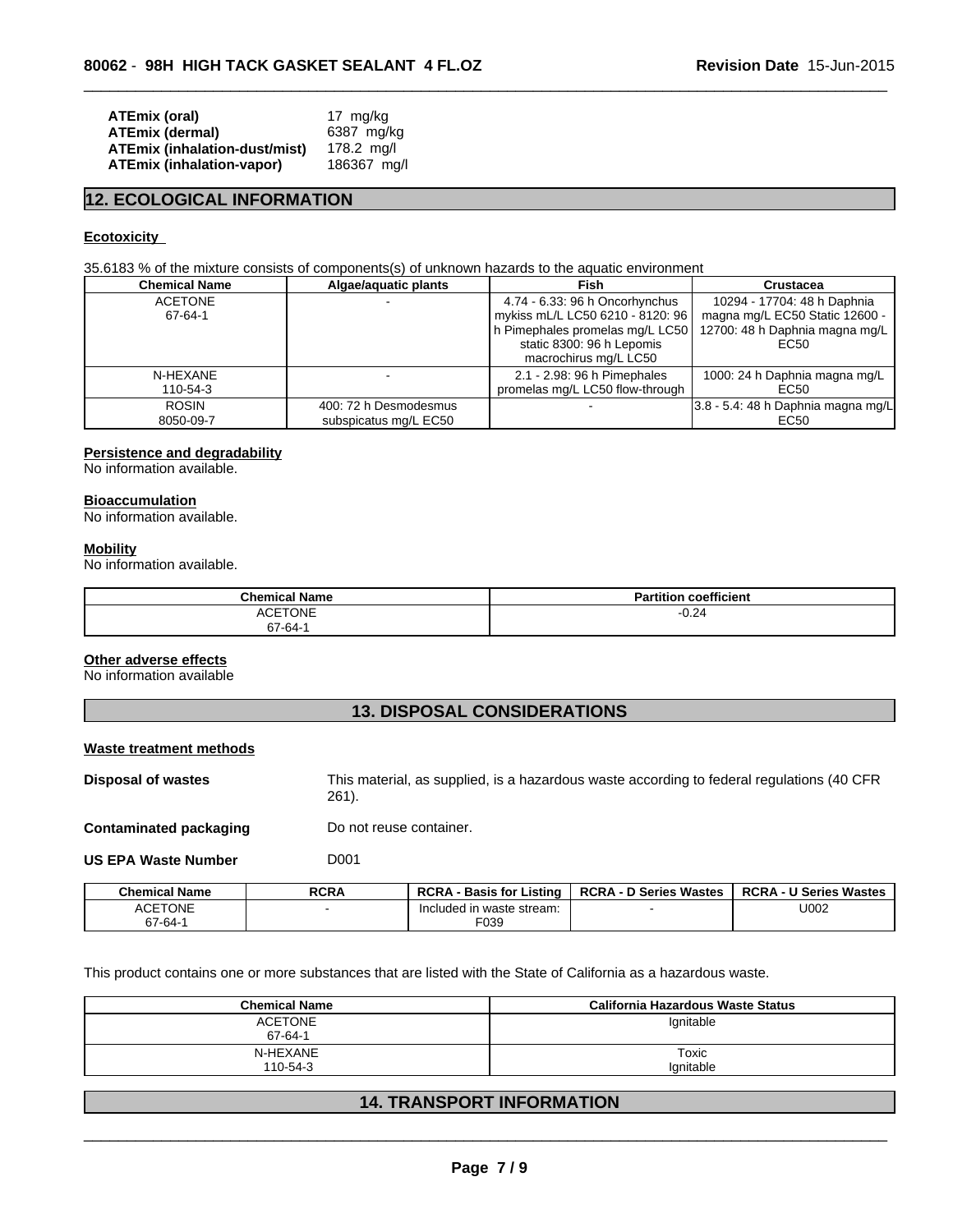## **DOT**

| UN/ID no<br>Proper shipping name:<br><b>Hazard Class</b>                                           | 1133<br>Adhesives, Limited Quantity (LQ)                                     |
|----------------------------------------------------------------------------------------------------|------------------------------------------------------------------------------|
| <b>Packing Group</b><br><b>Emergency Response Guide</b><br><b>Number</b>                           | 3<br>$\mathsf{II}$<br>128                                                    |
| IATA<br>UN/ID no<br>Proper shipping name:<br><b>Hazard Class</b><br><b>ERG Code</b>                | ID 8000<br>Consumer commodity<br>9<br>9L                                     |
| IMDG<br>UN/ID no<br>Proper shipping name:<br><b>Hazard Class</b><br><b>Packing Group</b><br>EmS-No | 1133<br>Adhesives, Limited Quantity (LQ)<br>3<br>$\mathsf{I}$<br>$F-E$ , S-D |

# **15. REGULATORY INFORMATION**

 $\overline{\phantom{a}}$  ,  $\overline{\phantom{a}}$  ,  $\overline{\phantom{a}}$  ,  $\overline{\phantom{a}}$  ,  $\overline{\phantom{a}}$  ,  $\overline{\phantom{a}}$  ,  $\overline{\phantom{a}}$  ,  $\overline{\phantom{a}}$  ,  $\overline{\phantom{a}}$  ,  $\overline{\phantom{a}}$  ,  $\overline{\phantom{a}}$  ,  $\overline{\phantom{a}}$  ,  $\overline{\phantom{a}}$  ,  $\overline{\phantom{a}}$  ,  $\overline{\phantom{a}}$  ,  $\overline{\phantom{a}}$ 

| <b>International Inventories</b> |             |  |
|----------------------------------|-------------|--|
| <b>TSCA</b>                      | Complies    |  |
| <b>DSL/NDSL</b>                  | Complies    |  |
| <b>EINECS/ELINCS</b>             | Not Listed. |  |
| <b>ENCS</b>                      | Not Listed. |  |
| <b>IECSC</b>                     | Complies    |  |
| <b>KECL</b>                      | Complies    |  |
| <b>PICCS</b>                     | Complies    |  |
| <b>AICS</b>                      | Complies    |  |

#### **Legend:**

**TSCA** - United States Toxic Substances Control Act Section 8(b) Inventory

**DSL/NDSL** - Canadian Domestic Substances List/Non-Domestic Substances List

**EINECS/ELINCS** - European Inventory of Existing Chemical Substances/European List of Notified Chemical Substances

**ENCS** - Japan Existing and New Chemical Substances

**IECSC** - China Inventory of Existing Chemical Substances

**KECL** - Korean Existing and Evaluated Chemical Substances

**PICCS** - Philippines Inventory of Chemicals and Chemical Substances

**AICS** - Australian Inventory of Chemical Substances

## **US Federal Regulations**

# **SARA 313**

Section 313 of Title III of the Superfund Amendments and Reauthorization Act of 1986 (SARA). This product contains a chemical or chemicals which are subject to the reporting requirements of the Act and Title 40 of the Code of Federal Regulations, Part 372

| <b>Chemical Name</b>                  | <b>SARA 313 - Threshold Values %</b> |
|---------------------------------------|--------------------------------------|
| IN-HEXANE - 110-54-3                  | 1.0                                  |
| <b>SARA 311/312 Hazard Categories</b> |                                      |
| Acute health hazard                   | Yes                                  |
| <b>Chronic Health Hazard</b>          | Yes                                  |
| <b>Fire hazard</b>                    | Yes                                  |
| Sudden release of pressure hazard     | No                                   |
| <b>Reactive Hazard</b>                | No                                   |

## **CWA (Clean Water Act)**

This product does not contain any substances regulated as pollutants pursuant to the Clean Water Act (40 CFR 122.21 and 40 CFR 122.42)